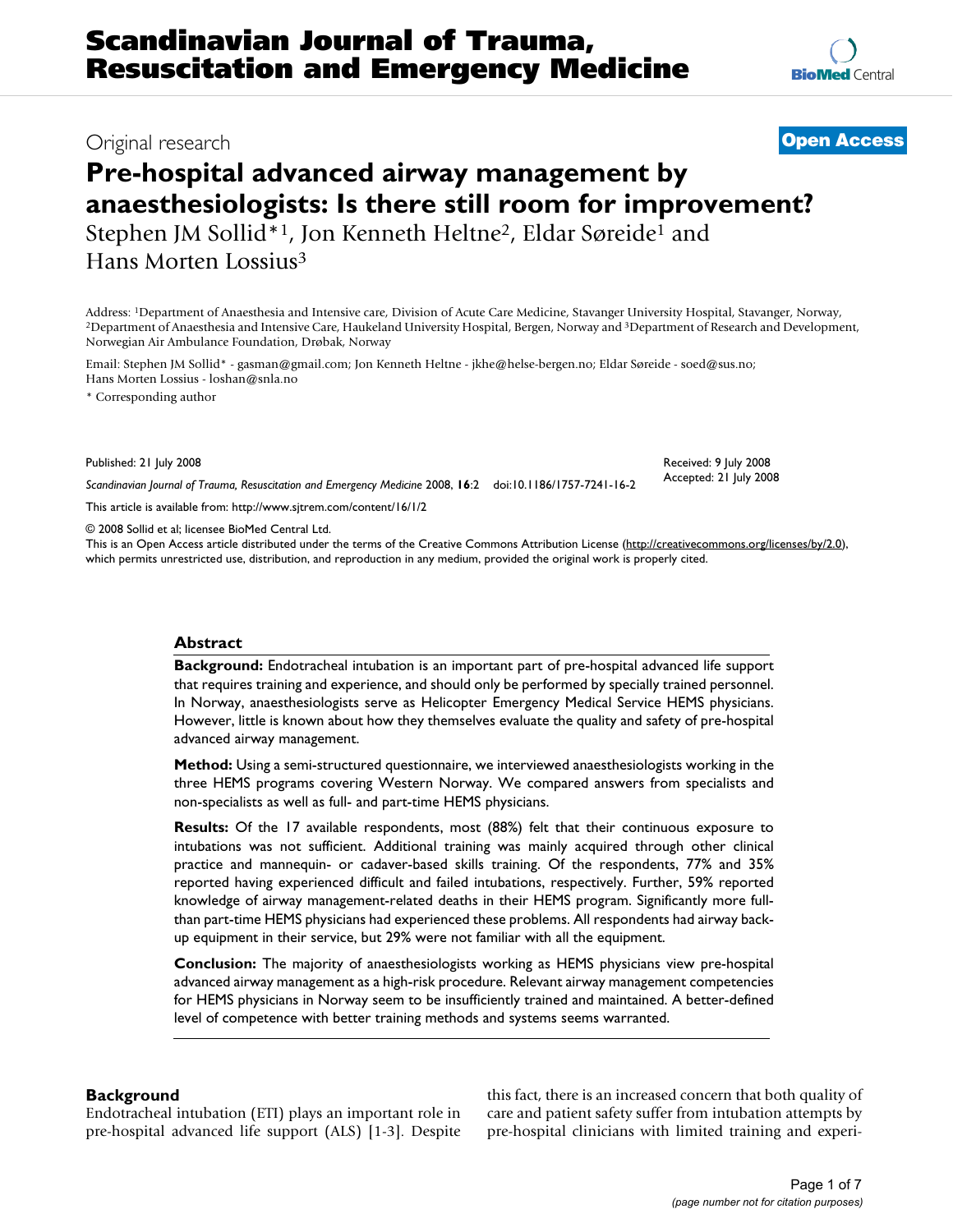ence [4,5]. The notion that advanced airway management in the pre-hospital setting should only be handled by specially trained personnel has led to the recently developed guidelines for pre-hospital airway management by the Scandinavian Society for Anaesthesiology and Intensive care medicine (SSAI)[6]. These guidelines stress the importance of extensive airway management experience and the ability to use anaesthetic drugs to facilitate ETI, thus suggesting that the skill should be restricted to only anaesthesiologists [6]. As in other European countries, anaesthesiologists play an active role as Helicopter Emergency Medical System (HEMS) physicians in Norway [7]. Studies from other European countries have shown that intubation problems and complications are common also in anaesthesiologist-manned systems [8-10]. To the best of our knowledge, similar data are not available for Norway or other Scandinavian countries. We therefore wanted to survey anaesthesiologists working as HEMS physicians to see how they evaluate the quality and safety of their own pre-hospital airway management. Such a survey could create a basis for further risk management and quality improvement initiatives.

# **Method**

We interviewed anaesthesiologists working in the three Norwegian Air Ambulance HEMS programs covering Western Norway, a 43 000 km2 region with a total of approximately 970 000 inhabitants and an overall population density of about 22 individuals per km2 (Figure 1). In cases where weather or technical problems prohibit the use of helicopters, or where the scene is close to the HEMS base, the HEMS physician goes to the scene using a rapid response car (RRC) (Table 1) [7]. These three programs were chosen because we think they illustrate both the diversity of, and the similarities between, the Norwegian Air Ambulance services. They are based on the same "three-crew" concept and have the same operator, but they have primary response areas that are diverse in mission and population profile.

We used a semi-structured questionnaire in Norwegian (for a translated version, see Additional file 1) with mainly fixed-response questions like yes/no and multiplechoice. In selected questions we allowed for comments depending on the response given. The questionnaire was developed by two of the authors (SS and JKH) for the purpose of this study. Relevant activity data from the three programs were collected from the joint activity database "AirDoc" to identify the actual volume of advanced airway management in the programs.

The results were recorded in a FileMaker Pro database (FileMaker Inc., Santa Clara, CA, USA) and analysed using SPSS (SPSS Inc., Chicago, IL, USA).

Since the activity data used in this study are officially available in annual reports and all questions were answered voluntarily, it was not deemed necessary to seek approval from the Regional Ethics Committee for this study. The results were compared using Fischer's Exact test. A p-value < 0.05 was considered statistically significant.

# **Results**

In 2006, the three HEMS programs overall completed 3451 missions (Table 1). Seventeen of the 20 anaesthesiologists in the three programs were interviewed; the remaining three reside outside of Norway and were not available for the study.

The majority (71%) of the anaesthesiologists working as HEMS physicians were certified specialists (Table 2). Only one (6%) had attended all the recommended courses for HEMS Physicians within the last four years (Figure 2), while five (29%) had attended all the recommended Life Support (LS) courses (Table 2). Respondents' experience in years within anaesthesiology and as HEMS physicians, and number of respondents who attended Life Support (LS) courses during the last four years, differentiated between specialists and non-specialists in anaesthesiology.

All but two respondents felt they needed a certain volume of ETIs to maintain their airway management skills. The desired number of ETIs per month ranged from five to fifteen (median 5), but only one HEMS physician (6%) said he achieved this goal. The number of actual ETIs encountered per month ranged from one to ten (median 2).

Thirteen (77%) of the 17 HEMS physicians reported having experienced a difficult airway situation in the pre-hospital setting, and six respondents (35%) had experienced a failed pre-hospital ETI. More full- than part-time HEMS physicians reported these airway problems ( $p = 0.006$  and p = 0.043, respectively) (Table 3). Most frequently, ETI difficulties were reported in trauma patients. Ten (59%) of the physicians in the survey had knowledge of deaths following pre-hospital ETI complications in their own HEMS (Table 3).

All HEMS programs had back-up equipment for difficult airway management. The most preferred backup devices were the Intubating Laryngeal Mask Airway (ILMA), the Laryngeal Tube (LT) and the Gum Elastic Bougie (Table 3). Significantly more part-time HEMS physicians than full-time HEMS physicians had experience with the LT (p = 0.043) (Table 3). Two respondents had no training in the use of the Gum Elastic Bougie, although it was part of their airway-backup kit. The same was true for three respondents regarding the use of trans-tracheal techniques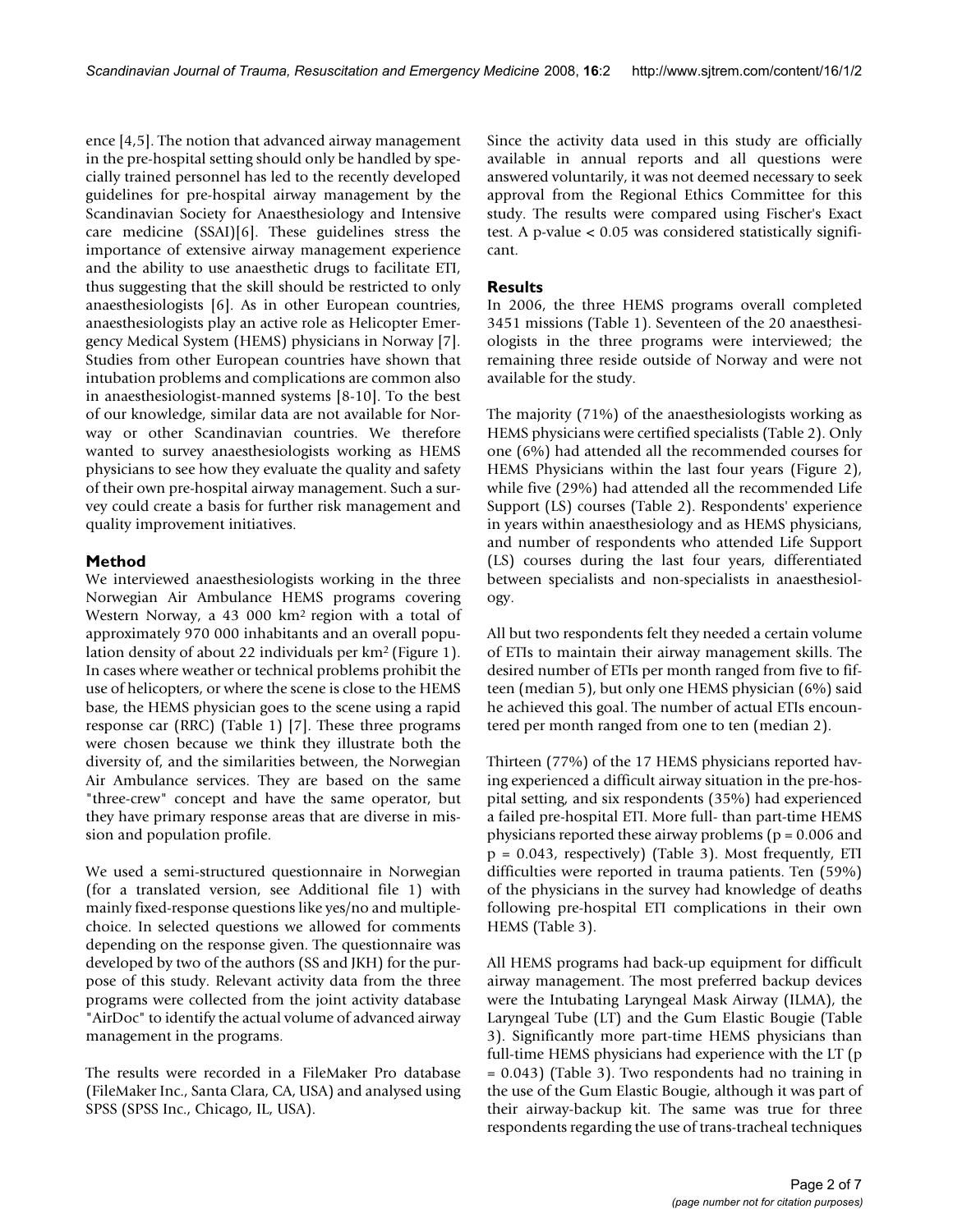

The three Western Norway counties of Sogn og Fjordane, Ho based in Førde, Bergen and Stavanger **Figure 1** rdaland and Rogaland with their respective HEMS programs **The three Western Norway counties of Sogn og Fjordane, Hordaland and Rogaland with their respective HEMS programs based in Førde, Bergen and Stavanger.**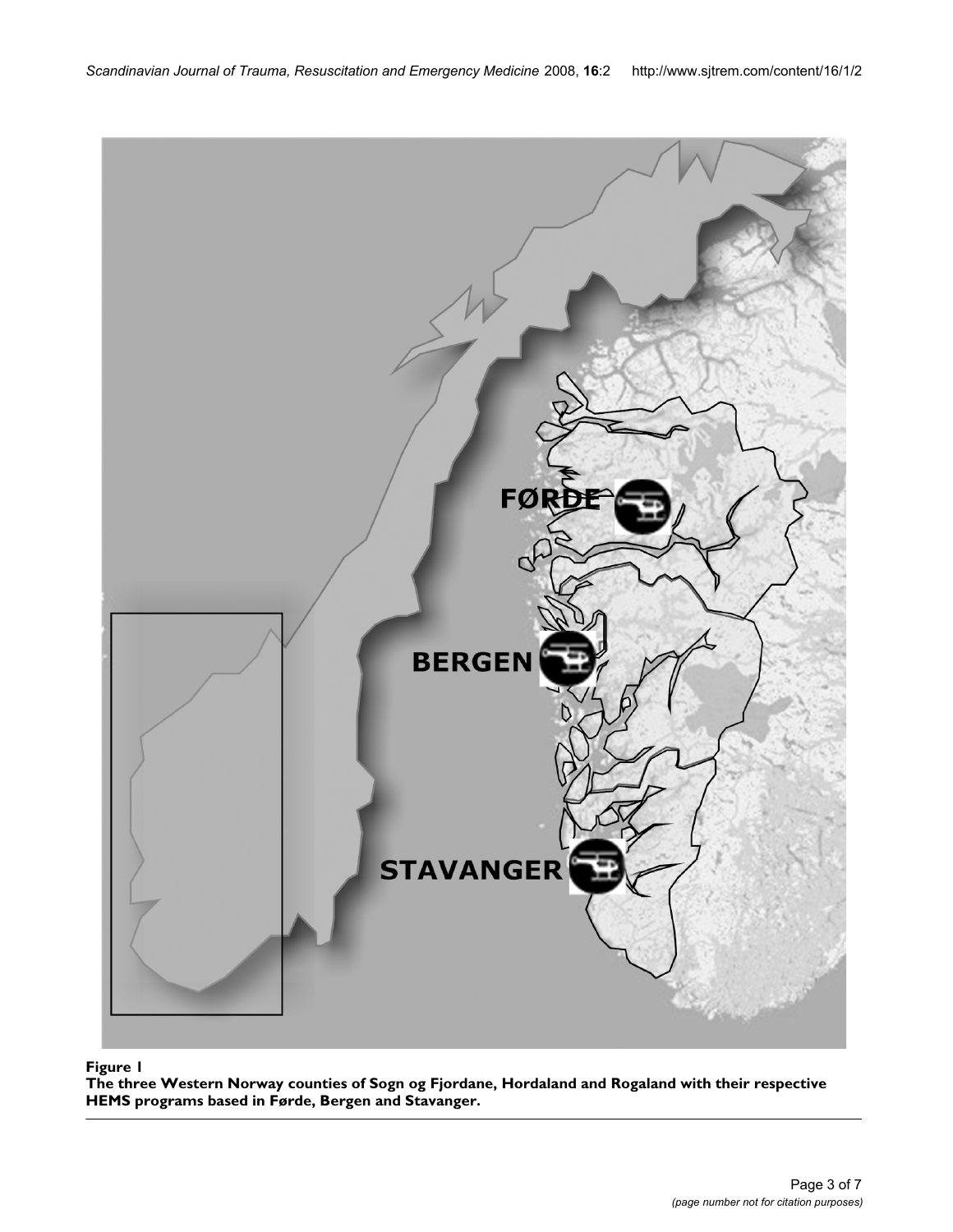**Table 1: Number of missions carried out by the three HEMS programs during 2006 with helicopter and Rapid Response Car (RRC).**

| <b>HEMS</b> Base | Helicopter<br><b>Missions</b> | Rapid Response<br>Car (RRC) | Total mission |  |  |
|------------------|-------------------------------|-----------------------------|---------------|--|--|
| Bergen           | 902 (1139)                    | 501 (690)                   | 1403 (1829)   |  |  |
| Førde            | 725 (918)                     | 86 (87)                     | 811 (1309)    |  |  |
| Stavanger        | 787 (847)                     | 450 (459)                   | 1237 (1005)   |  |  |

The corresponding number of mission requests is in parentheses.

(needle and emergency cricothyrotomy). The other 14 (82%) physicians had been trained in the use of trans-tracheal techniques, but only five, all of whom were specialists and full-time HEMS physicians, had any experience with the use of one or more of them.

When asked how they maintained their own advanced airway skills, all but one had some strategy for this. Six respondents relied solely on the experience gained in their work as anaesthesiologists or HEMS physicians, while the other 10 (59%) combined this with training on manikins  $(n = 7)$ , training on cadavers  $(n = 5)$  or attending airway management courses  $(n = 3)$ . Only one reported experience with high fidelity patient simulators for this purpose.

# **Discussion**

There seems to be a need for continuous ETI skills maintenance and difficult airway management training among anaesthesiologists working as HEMS physicians in Norway. While airway management problems do occur, not all of the physicians seem prepared or properly trained to handle them. Our survey indicates that, although the HEMS physicians felt they needed training to maintain their advanced airway management proficiency, this was left to the individual physician to organize.

One limitation of our survey is that it covered only three HEMS programs in one region of Norway. We still believe that the findings are representative for other HEMS pro-

HEMS Physician Introduction Course Pre-Hospital Trauma Life Support™ Advanced Trauma Life Support™ Advanced Pediatric Life Support™ Incubator-Transport Course Crew Resource Management

Figure 2 **Courses that are recommended and relevant for HEMS physicians in Norway.**

grams in Norway since these other programs are organized in a similar fashion. However, beyond Norway, it is more difficult to generalize based on our findings, because physician-manned HEMS in other countries are organized differently and may have different systems for training and maintaining advanced airway management skills. Despite this, we believe that the problems addressed here are applicable to other HEMS systems manned with anaesthesiologists [10,11]. Further, surveys are prone to bias, especially when attitudes are surveyed [12]. We do, however, believe that our sample population is representative because it comes from three programs and the response rate was 85%. Also, we have tried to minimize instrument bias by using mostly fixed response questions [12].

Regarding the statistical analysis, the significance tests should be interpreted with caution because the sample set is limited. Still, we believe the differences that were uncovered are valid as indicators of how anaesthesiologists themselves view the risks associated with pre-hospital airway management.

There are currently 11 HEMS programs [13] in Norway. HEMS physicians are recruited and employed by the local Health Trusts and must have at least two years of practice within the speciality of anaesthesiology. In addition, all residents have completed a 1.5-year internship including internal medicine, general surgery and primary health service before entering a residency program. This minimum level of competence is defined in two Norwegian governmental reports [13,14] and is the only official statement on what competence is required for HEMS physicians [7]. A dedicated HEMS introduction course and LS courses are recommended (Figure 2), but it is left to the employer to include this in the job requirements or to the individuals to participate based on their own initiative. Thus, there are potentially as many different ways to ensure the proper competence of HEMS physicians as there are employers or programs.

It is well documented that there is a certain learning curve involved with critical skills in the speciality of anaesthesiology, including ETI [15,16]. When it comes to retaining these skills, it is proposed that a certain number of procedures must be performed regularly [16], but little is known about the volume and regularity of the repetition of these skills. In our survey, almost all anaesthesiologists in HEMS felt that they needed a certain volume of cases to maintain their intubation skills. In a pre-hospital environment it is, however, hard to meet the expectation of 10 or more intubations per month, or even 10 per year as cited by others [6]. During 2006, 264 patients were intubated outside the hospital while being cared for by the three HEMS programs (data from HEMS Activity Database "Air-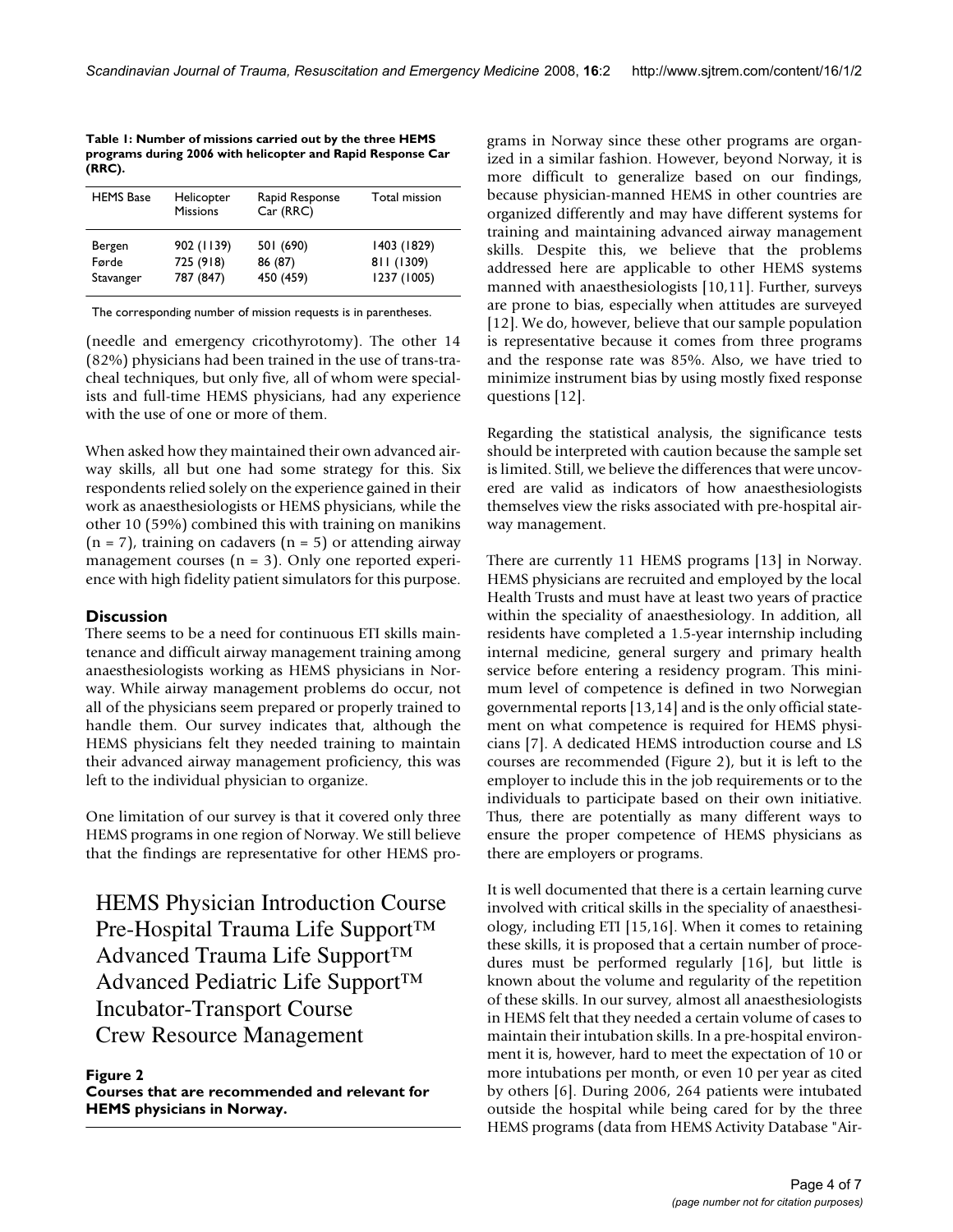|                            | Anaesthesiology (years) |     |      | HEMS physician (years) |     |      | Attended LS Courses last 4 yrs |             |             |
|----------------------------|-------------------------|-----|------|------------------------|-----|------|--------------------------------|-------------|-------------|
|                            | Median                  | Min | Max  | Median                 | Min | Max  | <b>PHTLS</b>                   | <b>ATLS</b> | <b>APLS</b> |
| Specialist ( $n = 12$ )    | 14,5                    | 6,0 | 29,0 | 10,0                   | 1,5 | 25,0 | 8                              | 4           |             |
| Non-specialist ( $n = 5$ ) | 4,0                     | 2,5 | 5,0  | 0, ا                   | 1,0 | 5,0  | 3                              |             |             |
| All (n = 17)               | 0, ا ا                  | 2,5 | 29,0 | 8,0                    | 1,0 | 25,0 |                                | 9           | 8           |

**Table 2: Respondents' experience in years within anaesthesiology and as HEMS physicians, and number of respondents who attended Life Support (LS) courses during the last four years, differentiated between specialists and non-specialists in anaesthesiology.**

Doc"). This means an average of 22 intubations per month for all three HEMS programs, shared among almost 20 physicians. If the desired number of intubations is to be met, other sources of airway management training must be found in addition to pre-hospital clinical experience. HEMS physicians could gain more experience if they combined their work with hospital work in the intensive care unit, the emergency department or the operating room. This kind of rotation does not, at present, seem to be standardized. For HEMS physicians this would have other obvious benefits; for example the chance to train on other emergency medicine-related skills. Still, clinical practice alone is no guarantee that the desired level of skills proficiency in advanced and difficult airway management would be acquired and maintained [11,17,18].

The frequency of airway management complications is probably lower in physician manned pre-hospital services than in non-physician manned pre-hospital services [3,8], but at the same time, studies have shown that anaesthesiologists are probably not as well prepared for difficult airway situations as expected [11,17-19]. Our study did show that the majority had experience with severe complications and knew of deaths in their own system. Some respondents also reported inadequate training on, knowledge of and experience with their own airway management back-up equipment. With a low volume of actual ETIs and inadequate training opportunities for advanced airway management, including Crisis Resource Management (CRM) [20], we think that the HEMS physicians are not optimally prepared for advanced pre-hospital airway management.

It has been reported that more than 80% of HEMS physicians in Norway are specialists in anaesthesiology [14]. According to our research, this is still valid. We did not find any significant differences in experienced airway problems when comparing specialists to non-specialists (Table 3). Still, six of twelve specialists had experienced non-intubation situations, but none of the five non-specialists. We also compared full- and part-time HEMS physicians, and found significant differences in the amount of experience dealing with airway problems (Table 3). This probably mirrors the difference in their caseload, but it could also be used as an argument for full-time employment of specialists, as this might ensure more exposure to challenges relevant to the job.

In recent years, training in full-scale medical simulators has emerged as a new way of training health-professionals. Successful airway management curricula have been created [21], also for HEMS services [22]. Some HEMS programs have established training and certification sys-

**Table 3: Respondents reported experience with difficult airway situations and difficult airway back-up equipment.**

|                                              | Specialist<br>$(n = 12)$ | Non specialist<br>$(n = 5)$ | P     | <b>Fulltime</b><br>$(n = 11)$ | Part-time<br>$(n = 6)$ | P     |
|----------------------------------------------|--------------------------|-----------------------------|-------|-------------------------------|------------------------|-------|
| Has experienced difficult airway             | 10                       |                             | 0.538 | ш                             |                        | 0.006 |
| Has experienced non-intubation situation     | ь                        |                             | 0.102 | 6                             |                        | 0.043 |
| Has knowledge of airway related death        |                          |                             | 1.000 | 6                             |                        | 1.000 |
| Experience with use of ILMA                  |                          |                             | 0.338 | 5                             |                        | 0.304 |
| Experience with use of LMA                   |                          |                             | 0.600 | 6                             |                        | 0.333 |
| Experience with use of LMA Proseal           |                          |                             | 0.593 | 3                             |                        | 0.162 |
| Experience with use of LT                    |                          |                             | 0.600 | 5                             |                        | 0.043 |
| Experience with use of McCoy                 |                          |                             | 000.1 | 5                             |                        | 1.000 |
| Experience with use of Bougie                |                          |                             | 0.600 | 6                             |                        | 0.333 |
| Experience with use of needle cricothyrotomy |                          |                             | 0.261 | 4                             |                        | 0.237 |
| Experience with use of cricothyrotomy        |                          |                             | 0.515 | 3                             |                        | 0.515 |
| Experience with use of emergency tracheotomy |                          |                             | 1.000 | 2                             | O                      | 0.515 |

Significant differences are in bold (p-value < 0.05 considered significant).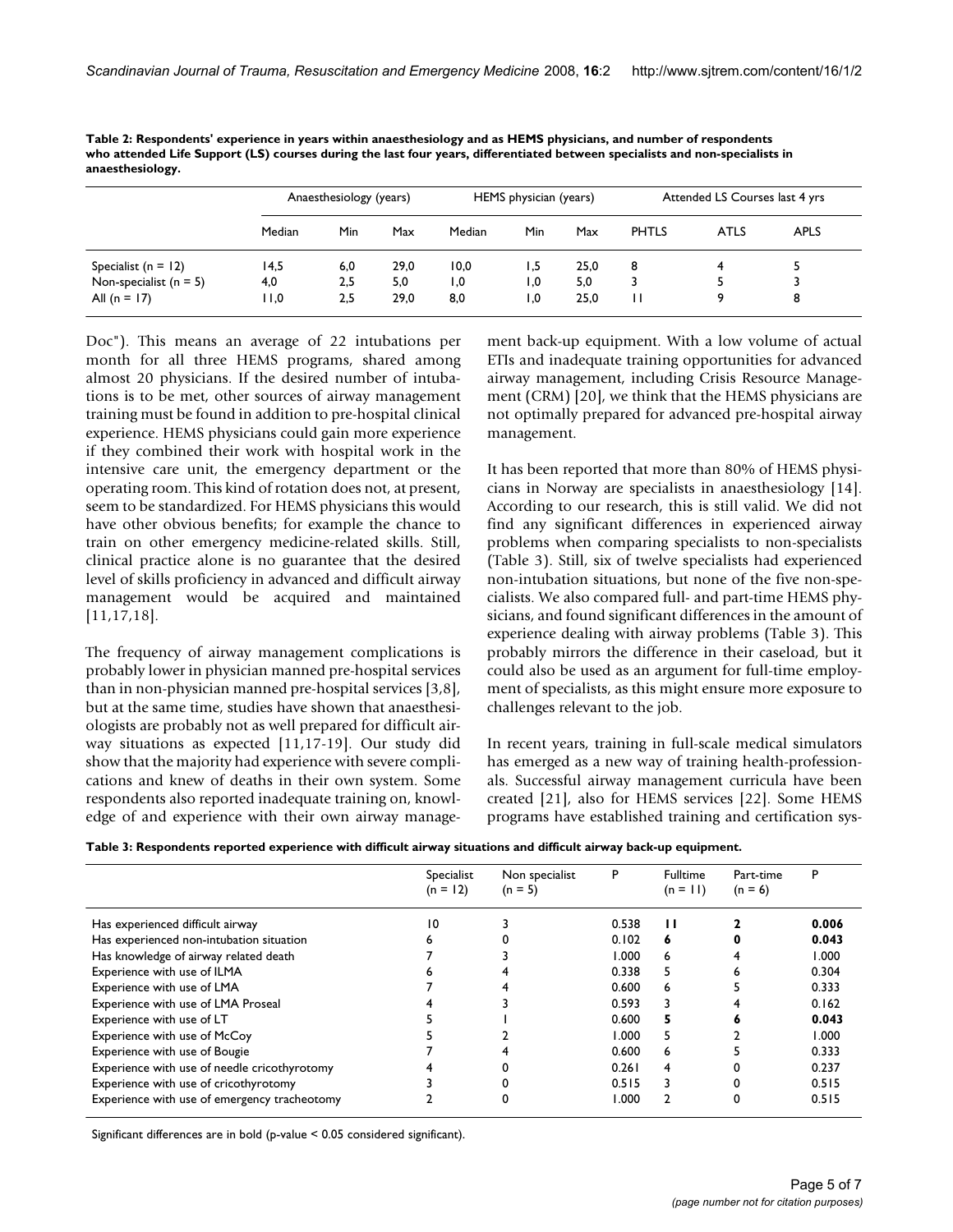tems using low fidelity simulation [23]. Others have introduced mandatory simulation practice for all HEMS medical crew (preliminary report by Gerson et al., International Meeting on Simulation in Healthcare, San Diego, USA, 2008). However, the patient simulators still are not realistic enough to fully replace the real patient as a training object when it comes to advanced airway management [24]. However, if the focus is on training strategies to handle complications in airway management, or CRM [20], the use of full-scale simulation and patient simulators seems effective [22,25]. If the goal is to ensure uniform quality of care from all HEMS physicians, simulation could probably also play a role in individualizing the learning and training experience for the individual physician [26].

Also, from a patient safety perspective, we think it is important to better define what competence HEMS physicians should have and establish better routines for training and retaining critical skills like advanced airway management. However, further studies are needed to better quantify the hazards and risks that patients are exposed to in the current system and to tailor future training and continuing educational programs for HEMS physicians.

## **Conclusion**

Relevant airway management competencies for HEMS physicians in Norway seem to be insufficiently trained and maintained. A better-defined competency level for HEMS physicians seems warranted. Further studies are needed to determine how new training methods can improve the airway management competence of HEMS physicians and to what extent this will improve outcome.

### **Competing interests**

The authors declare that they have no competing interests.

#### **Authors' contributions**

SJMS conceived the study and designed the questionnaires, carried out halve of the interviews, managed the data and carried out the statistics and drafted the manuscript. JKH participated in the design of the study and the questionnaires, carried out halve the interviews and helped to draft the manuscript. ES helped conceive the study and helped to draft the manuscript. HML helped conceive the study and helped to draft the manuscript.

#### **Additional material**

## **Additional file 1**

*Translated questionnaire. English translation of the Norwegian questionnaire used during interviews.* Click here for file [\[http://www.biomedcentral.com/content/supplementary/1757-](http://www.biomedcentral.com/content/supplementary/1757-7241-16-2-S1.doc) 7241-16-2-S1.doc]

#### **References**

- 1. Nolan JP, Deakin CD, Soar J, Bottiger BW, Smith G: **[European](http://www.ncbi.nlm.nih.gov/entrez/query.fcgi?cmd=Retrieve&db=PubMed&dopt=Abstract&list_uids=16321716) [Resuscitation Council guidelines for resuscitation 2005. Sec](http://www.ncbi.nlm.nih.gov/entrez/query.fcgi?cmd=Retrieve&db=PubMed&dopt=Abstract&list_uids=16321716)[tion 4. Adult advanced life support.](http://www.ncbi.nlm.nih.gov/entrez/query.fcgi?cmd=Retrieve&db=PubMed&dopt=Abstract&list_uids=16321716)** *Resuscitation* 2005, **67(Suppl 1):**S39-86.
- 2. Smith CE, Walls RM, Lockey D, Kuhnigk H: **Advanced airway management and use of anesthetic drugs.** In *Prehospital trauma care Volume 13*. Edited by: Søreide E, Grande CM. New York: Marcel Dekker; 2001:203-53.
- 3. Klemen P, Grmec S: **[Effect of pre-hospital advanced life support](http://www.ncbi.nlm.nih.gov/entrez/query.fcgi?cmd=Retrieve&db=PubMed&dopt=Abstract&list_uids=17067325) [with rapid sequence intubation on outcome of severe trau](http://www.ncbi.nlm.nih.gov/entrez/query.fcgi?cmd=Retrieve&db=PubMed&dopt=Abstract&list_uids=17067325)[matic brain injury.](http://www.ncbi.nlm.nih.gov/entrez/query.fcgi?cmd=Retrieve&db=PubMed&dopt=Abstract&list_uids=17067325)** *Acta Anaesthesiol Scand* 2006, **50:**1250-4.
- 4. Davis DP, Fakhry SM, Wang HE, Bulger EM, Domeier RM, Trask AL, Bochicchio GV, Hauda WE, Robinson L: **[Paramedic rapid](http://www.ncbi.nlm.nih.gov/entrez/query.fcgi?cmd=Retrieve&db=PubMed&dopt=Abstract&list_uids=17169868) [sequence intubation for severe traumatic brain injury: per](http://www.ncbi.nlm.nih.gov/entrez/query.fcgi?cmd=Retrieve&db=PubMed&dopt=Abstract&list_uids=17169868)[spectives from an expert panel.](http://www.ncbi.nlm.nih.gov/entrez/query.fcgi?cmd=Retrieve&db=PubMed&dopt=Abstract&list_uids=17169868)** *Prehosp Emerg Care* 2007, **11:**1-8.
- 5. Timmermann A, Russo SG, Eich C, Roessler M, Braun U, Rosenblatt WH, Quintel M: **[The out-of-hospital esophageal and endo](http://www.ncbi.nlm.nih.gov/entrez/query.fcgi?cmd=Retrieve&db=PubMed&dopt=Abstract&list_uids=17312220)[bronchial intubations performed by emergency physicians.](http://www.ncbi.nlm.nih.gov/entrez/query.fcgi?cmd=Retrieve&db=PubMed&dopt=Abstract&list_uids=17312220)** *Anesth Analg* 2007, **104:**619-23.
- 6. Berlac P, Hyldmo PK, Kongstad P, Kurola J, Rostrup Nakstad A, Sandberg M: **Prehospital airway management – guidlines from a task force from the Scandinavian society for anaesthesiology and Intensive care Medicine.** *Acta Anaesthesiol Scand* 2008, **52:**897-907.
- 7. Langhelle A, Lossius HM, Silfvast T, Bjornsson HM, Lippert FK, Ersson A, Soreide E: **[International EMS Systems: the Nordic coun](http://www.ncbi.nlm.nih.gov/entrez/query.fcgi?cmd=Retrieve&db=PubMed&dopt=Abstract&list_uids=15081176)[tries.](http://www.ncbi.nlm.nih.gov/entrez/query.fcgi?cmd=Retrieve&db=PubMed&dopt=Abstract&list_uids=15081176)** *Resuscitation* 2004, **61:**9-21.
- 8. Adnet F, Jouriles NJ, Le Toumelin P, Hennequin B, Taillandier C, Rayeh F, Couvreur J, Nougiere B, Nadiras P, Ladka A, Fleury M: **[Sur](http://www.ncbi.nlm.nih.gov/entrez/query.fcgi?cmd=Retrieve&db=PubMed&dopt=Abstract&list_uids=9774930)[vey of out-of-hospital emergency intubations in the French](http://www.ncbi.nlm.nih.gov/entrez/query.fcgi?cmd=Retrieve&db=PubMed&dopt=Abstract&list_uids=9774930) [prehospital medical system: a multicenter study.](http://www.ncbi.nlm.nih.gov/entrez/query.fcgi?cmd=Retrieve&db=PubMed&dopt=Abstract&list_uids=9774930)** *Ann Emerg Med* 1998, **32:**454-60.
- 9. Thierbach A, Piepho T, Wolcke B, Kuster S, Dick W: **[\[Prehospital](http://www.ncbi.nlm.nih.gov/entrez/query.fcgi?cmd=Retrieve&db=PubMed&dopt=Abstract&list_uids=15088093) [emergency airway management procedures. Success rates](http://www.ncbi.nlm.nih.gov/entrez/query.fcgi?cmd=Retrieve&db=PubMed&dopt=Abstract&list_uids=15088093) [and complications\].](http://www.ncbi.nlm.nih.gov/entrez/query.fcgi?cmd=Retrieve&db=PubMed&dopt=Abstract&list_uids=15088093)** *Anaesthesist* 2004, **53:**543-50.
- 10. Timmermann A, Eich C, Russo SG, Natge U, Brauer A, Rosenblatt WH, Braun U: **[Prehospital airway management: a prospective](http://www.ncbi.nlm.nih.gov/entrez/query.fcgi?cmd=Retrieve&db=PubMed&dopt=Abstract&list_uids=16828956) [evaluation of anaesthesia trained emergency physicians.](http://www.ncbi.nlm.nih.gov/entrez/query.fcgi?cmd=Retrieve&db=PubMed&dopt=Abstract&list_uids=16828956)** *Resuscitation* 2006, **70:**179-85.
- 11. Rosenstock C, Ostergaard D, Kristensen MS, Lippert A, Ruhnau B, Rasmussen LS: **[Residents lack knowledge and practical skills in](http://www.ncbi.nlm.nih.gov/entrez/query.fcgi?cmd=Retrieve&db=PubMed&dopt=Abstract&list_uids=15315620) [handling the difficult airway.](http://www.ncbi.nlm.nih.gov/entrez/query.fcgi?cmd=Retrieve&db=PubMed&dopt=Abstract&list_uids=15315620)** *Acta Anaesthesiol Scand* 2004, **48:**1014-8.
- 12. Rubenfeld GD: **[Surveys: an introduction.](http://www.ncbi.nlm.nih.gov/entrez/query.fcgi?cmd=Retrieve&db=PubMed&dopt=Abstract&list_uids=15447800)** *Respir Care* 2004, **49:**1181-5.
- 13. **St. meld. nr 43 (1999–2000). Om akuttmedisinsk beredskap. [Oslo]: Sosial-og Helsedepartementet.** .
- 14. **NOU (1998:8). Luftambulansetjenesten i Norge. NOU 1998:8. Oslo: Statens forvaltningstjeneste.** 1998.
- 15. de Oliveira Filho GR: **[The construction of learning curves for](http://www.ncbi.nlm.nih.gov/entrez/query.fcgi?cmd=Retrieve&db=PubMed&dopt=Abstract&list_uids=12145063) [basic skills in anesthetic procedures: an application for the](http://www.ncbi.nlm.nih.gov/entrez/query.fcgi?cmd=Retrieve&db=PubMed&dopt=Abstract&list_uids=12145063) [cumulative sum method.](http://www.ncbi.nlm.nih.gov/entrez/query.fcgi?cmd=Retrieve&db=PubMed&dopt=Abstract&list_uids=12145063)** *Anesth Analg* 2002, **95:**411-6. table of contents
- 16. Konrad C, Schupfer G, Wietlisbach M, Gerber H: **[Learning manual](http://www.ncbi.nlm.nih.gov/entrez/query.fcgi?cmd=Retrieve&db=PubMed&dopt=Abstract&list_uids=9495429) [skills in anesthesiology: Is there a recommended number of](http://www.ncbi.nlm.nih.gov/entrez/query.fcgi?cmd=Retrieve&db=PubMed&dopt=Abstract&list_uids=9495429) [cases for anesthetic procedures?](http://www.ncbi.nlm.nih.gov/entrez/query.fcgi?cmd=Retrieve&db=PubMed&dopt=Abstract&list_uids=9495429)** *Anesth Analg* 1998, **86:**635-9.